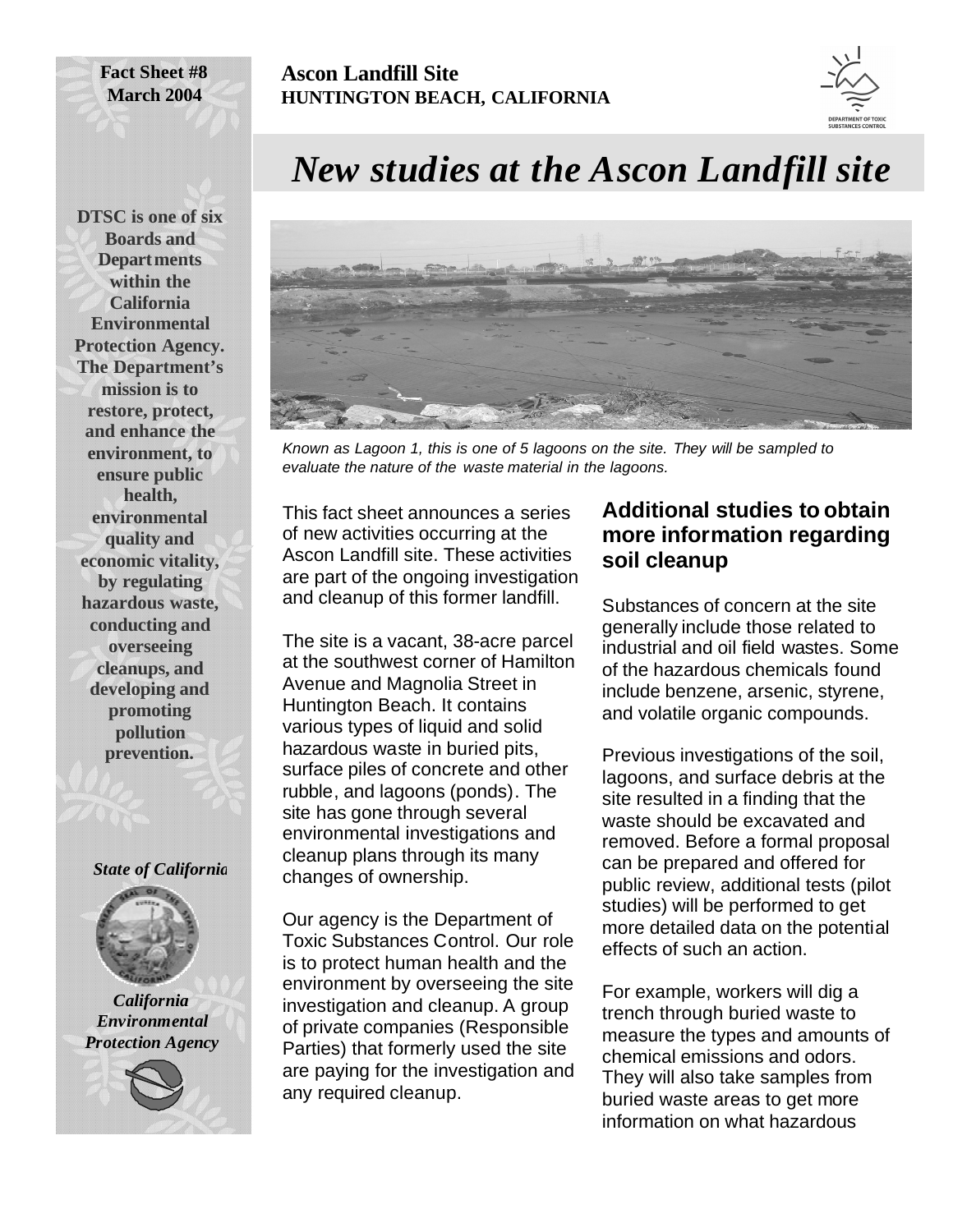substances they contain. Listed below are the planned activities. Full details are in the "Pilot Study No. 3 Workplan," dated January 30, 2004, available at the Banning Branch Library (see "Where to get more information").

Air monitoring for odors and emissions at the on-site work areas and site perimeter will occur during the activities.

The work is anticipated to begin this month (March 2004).

- Drilling approximately 25 boreholes to collect samples of soil and waste

- Digging temporary trenches to determine the quantity and distribution of buried wastes

- Sampling and evaluating the nature of lagoon materials

- Measuring odors and emissions from excavation activities

- Determining measures to minimize odors and chemical emissions.

Future phases of additional activities may include the following:

- Sampling, waste characterization, and waste handling studies at buried pits and Pit F (a covered pit with styrene waste)

- Collecting samples for possible treatability studies to evaluate waste treatment options.

### **Groundwater study initiated**

A full investigation of the groundwater at the site has begun. The purpose is to determine whether the groundwater at the site has been contaminated with

chemicals from the former landfill and requires cleanup.

In February 2004 five new groundwater monitoring wells were placed inside the site boundaries and one was placed just outside the fence line at the southeast corner. Quarterly groundwater sampling and testing will be performed beginning March 2004.

Some tests had already been conducted on groundwater at the site using existing monitoring wells. The samples from the new wells will supplement the earlier tests to provide more complete data, to help determine if the groundwater requires cleanup. This groundwater is not a current source of drinking water.

#### **Air sampling conducted to test for chemical emissions**

Air samples at the perimeter of the site were collected in May, August, and December 2003 and analyzed for chemicals. Results indicate that the site, in its undisturbed state, appears to not cause adverse air quality impacts.

### **New Public Participation Plan**

Public participation is an important element of the site investigation and cleanup. Our agency approved a Public Participation Plan, dated February 2004, which documents community concerns about the site and identifies how the community will be kept informed and involved throughout the cleanup process. The Plan is available to the public at the locations listed under "Where to get more information."

### **What happens next**

Results from the soil and waste pilot studies will be used to update the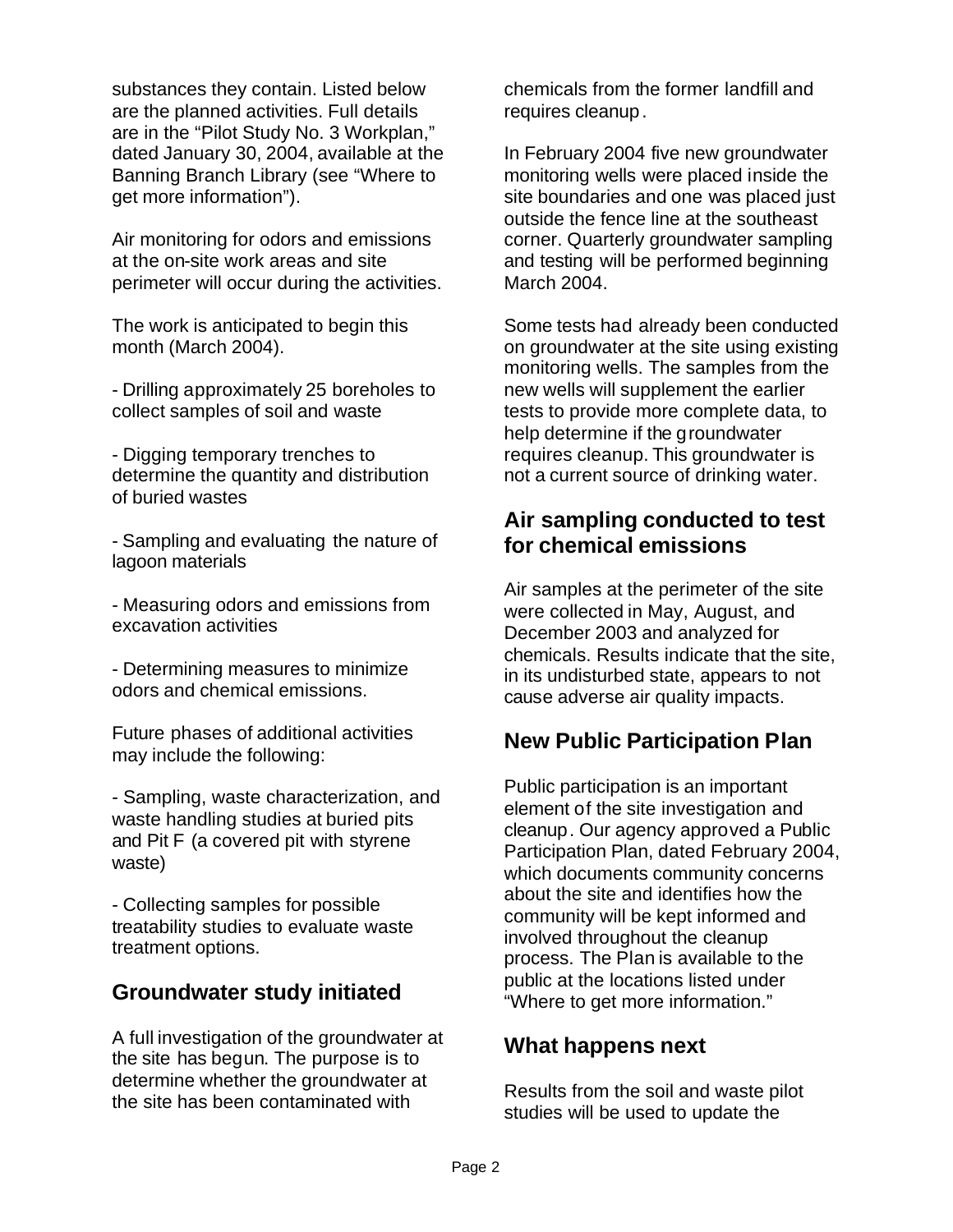Feasibility Study for soil/waste done in 2000. The Feasibility Study is the evaluation of various cleanup alternatives. An updated Feasibility Study for soil/waste is anticipated to be submitted to us by July 30, 2004.

Based on that report, a revised draft cleanup plan for soil/waste will be submitted for our agency's review, and we will resume activities related to an environmental impact analysis. This environmental impact analysis will evaluate whether the proposed cleanup actions would have potential adverse effects on the environment.

We will send out a fact sheet to notify the community of the results of the pilot studies and the environmental impact analysis, and to present the soil/waste cleanup proposal. The public will have an opportunity to review and comment on the proposed cleanup and on the environmental impact analysis before we make a final decision. As part of the review and comment process, we will hold a public meeting to discuss the proposal and take oral comments.

Information from the groundwater investigation will be used to determine if groundwater cleanup is required. As with the soil/waste, we will notify the community of the results and present a proposal for public review and comment.

### **Where to get more information**

Documents about the Ascon Landfill site are at the following locations:

Banning Branch Library 9281 Banning Avenue Huntington Beach, CA (714) 375-5005

Huntington Beach Library 7111 Talbert Avenue Huntington Beach, CA (714) 842-4481

We also have the documents at our agency's office:

Dept. of Toxic Substances Control 5796 Corporate Avenue Cypress, California

Please call Julie Johnson, File Room Coordinator, at (714) 484-5337 for an appointment.

#### **Who to contact at our agency**

Kim Foreman Public Participation Specialist (714) 484-5324 kforeman@dtsc.ca.gov

Christine Chiu Project Manager (714) 484-5470 cchiu@dtsc.ca.gov

#### **For media inquiries**

Jeanne Garcia DTSC Public Information Officer (818) 551-2176 jgarcia1@dtsc.ca.gov

*For more information about DTSC, visit our website at www.dtsc.ca.gov*

*\_\_\_\_\_\_\_\_\_\_\_\_\_\_\_\_\_\_\_\_\_\_\_\_\_\_\_\_\_\_\_\_*

**Notice to the Hearing Impaired**: For more information, you may use the California State Relay Service at 1(888) 877-5378 (TDD). Ask them to contact Kim Foreman at (714) 484-5324.